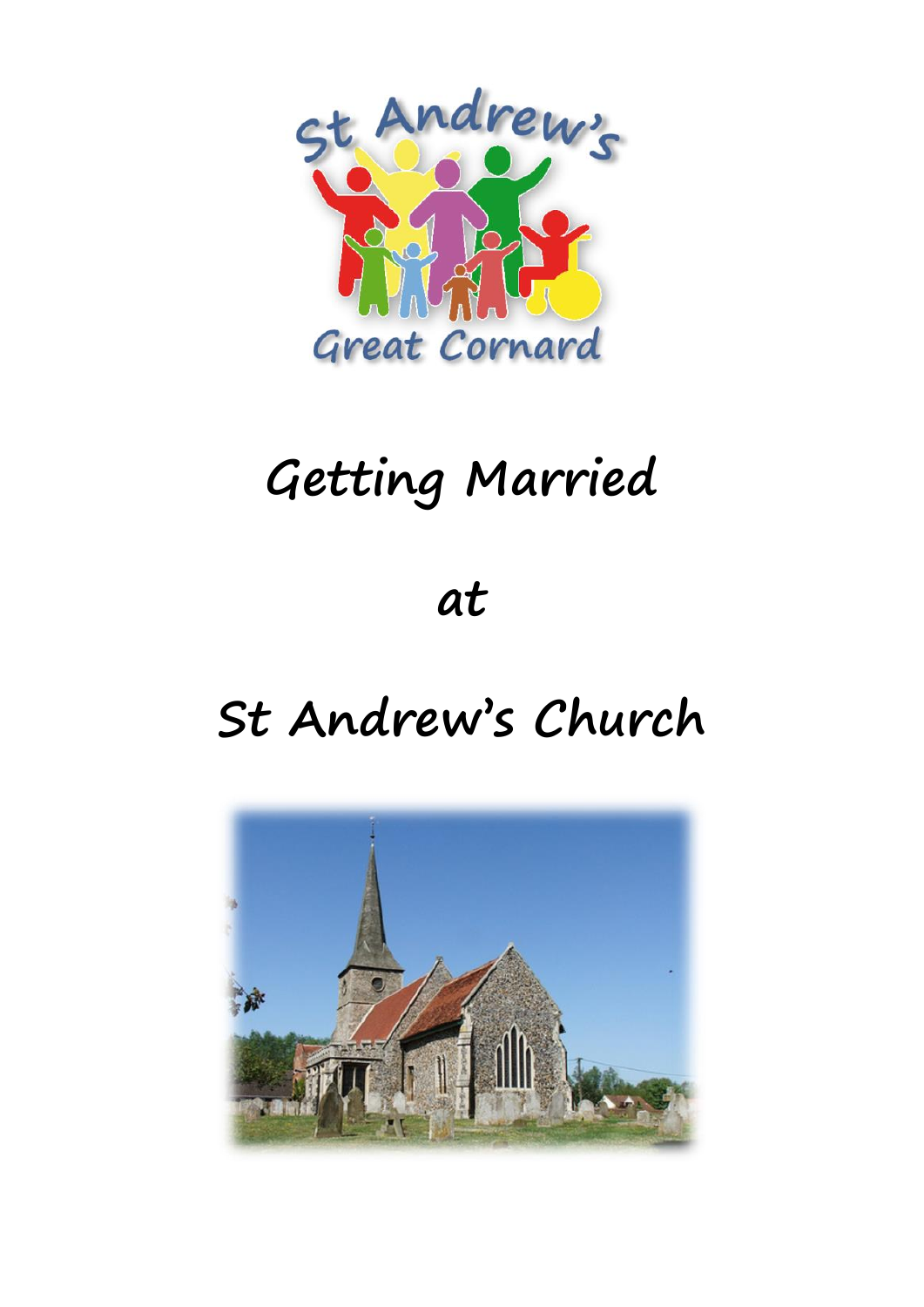## **Congratulations!**

Here at St Andrew's we believe that married is a live giving, joy bringing commitment which is God given and that God loves to bless.

We believe that a church wedding will add a spiritual dimension to your marriage, seeking God's blessing for your relationship sealed by the bonds of love you share. Your wedding is *Your Wedding* and we will seek to make it as personal, memorable, meaningful and beautiful as we can within a Church building which has been at the heart of this community for 700 years.

We look forward to getting to know you both over the time between now and the big day and preparing for it. We also look forward to helping you prepare for every day of married life - and like to think that we can support you through all of life's up and downs.

This little booklet serves as a very quick reference for you once you've met with one of our ministry team to book your wedding. It's not meant as a definitive guide.

One of the best places to find out lots of really helpful information is the Church of England's wedding site on the internet you can find this here:

[www.yourchurchwedding.org](http://www.yourchurchwedding.org/)





"In Church it's marriage in the eyes of God, which makes the commitment a bit stronger, I mean not in yourselves, it doesn't change your feelings, but for some reason it puts that cloud over you– not a nasty cloud, a different cloud. It's more than legal. It's different - it's proper." –Quote from YourChurchWedding.org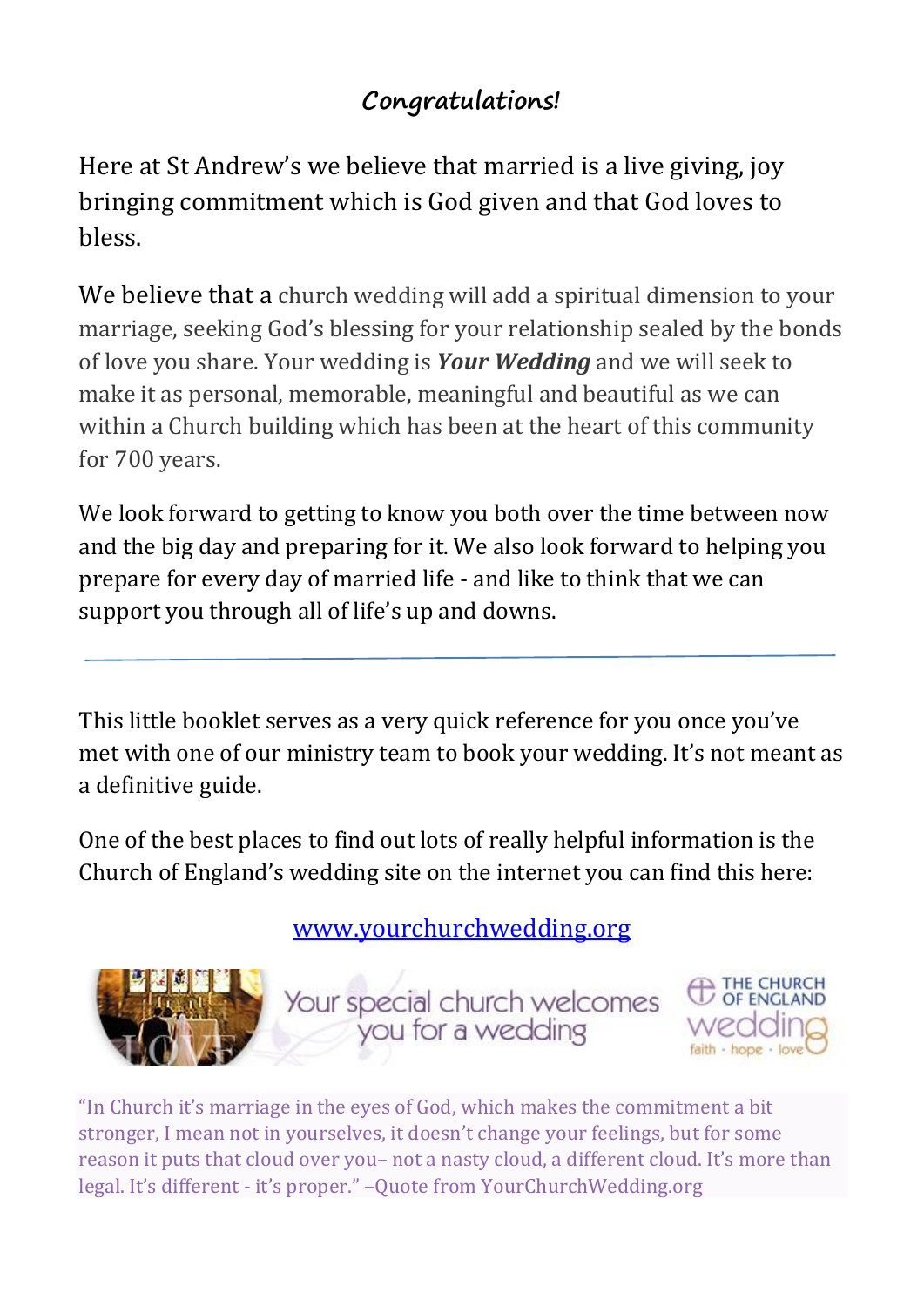### **The practical bits**

#### **What's the cost?**

| The basic legal fee for getting married in any Church of England<br>church is:<br>To that there are a couple of optional extras you can add:                                                                                                                                                                                        | £474 |
|-------------------------------------------------------------------------------------------------------------------------------------------------------------------------------------------------------------------------------------------------------------------------------------------------------------------------------------|------|
|                                                                                                                                                                                                                                                                                                                                     |      |
| Verger - the verger at your service is there to take care<br>of practical details, such as making sure that the heating<br>is switched on in good time, that the church is clean and<br>tidy, will assist any ushers in helping welcome family and<br>friends into the church and will ring the bells at the end<br>of the service. | £50  |
| That's a total of:                                                                                                                                                                                                                                                                                                                  | £567 |
| If you live in another parish there will be an additional fee of<br>payable to them to read your Banns.                                                                                                                                                                                                                             | £43  |
| * If you live separately in different parishes from each other we may                                                                                                                                                                                                                                                               |      |

you live separately in different parishes from each other, we may need to arrange for your banns to read at another church as well, in which case a further £43 will be payable.

Fees are payable either by Cheque payable to: "St Andrews Great Cornard Fees" or preferably by bank transfer using the following details: Sort Code: 20-83-50 Acc no: 00588504 using your name as the reference.

These fees are correct for 2018, there will be a slight increase in 2019

#### **Who will take my service**

99% of the time it will be our Vicar, Rev'd Chris Ramsey, there may be occasions when Chris is unavailable on a particular date in which case we will arrange for someone else to take the service and will make sure you have plenty of opportunity to meet with them and get to know them

#### **Photo's and videos**

At St Andrews we have all the necessary licenses etc to allow you to video the service. We do ask that any videographer's and photographers are discreet